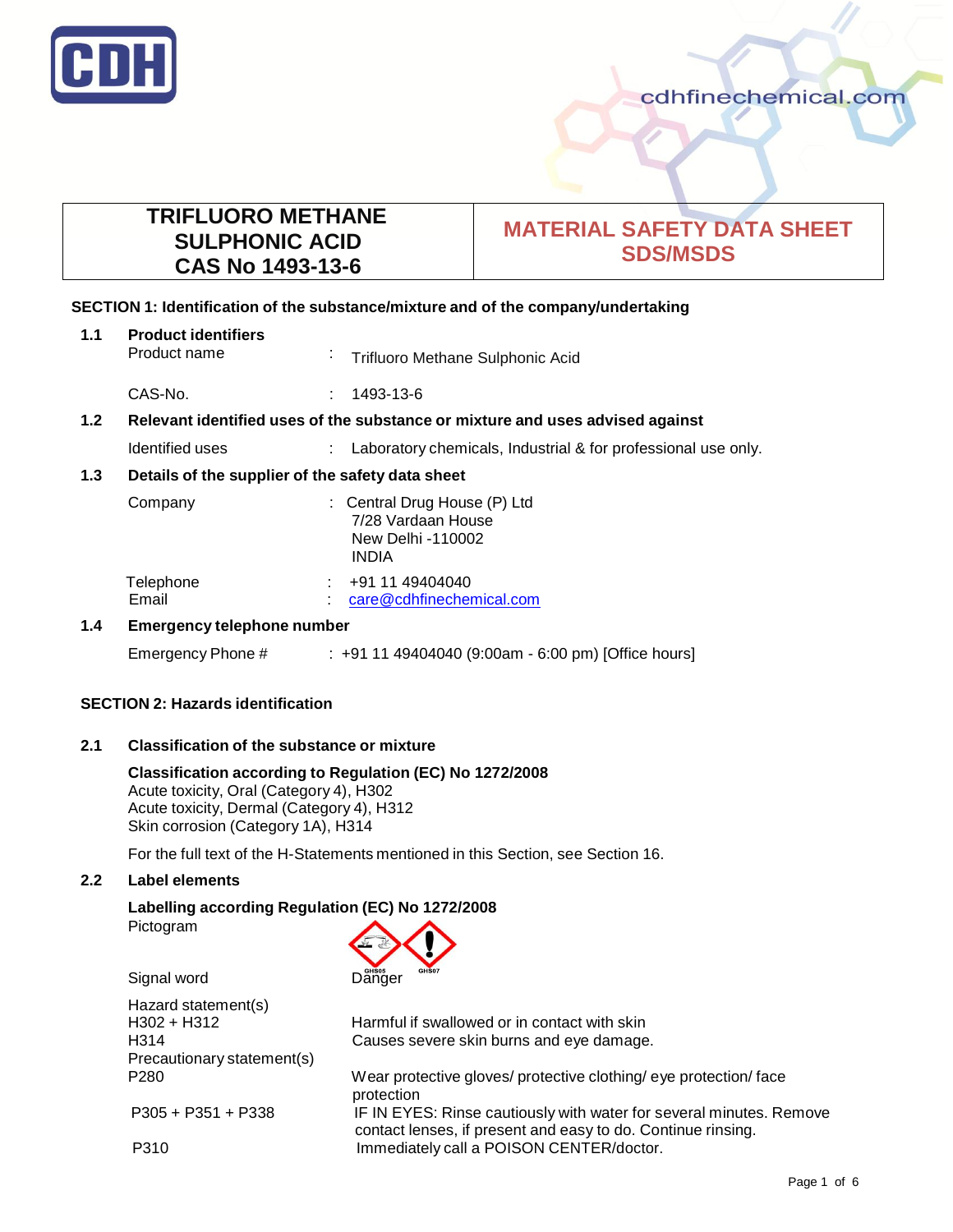| Supplemental Hazard | none |
|---------------------|------|
| <b>Statements</b>   |      |

## **2.3 Other hazards**

This substance/mixture contains no components considered to be either persistent, bioaccumulative and toxic (PBT), or very persistent and very bioaccumulative (vPvB) at levels of 0.1% or higher.

#### **SECTION 3: Composition/information on ingredients**

#### **3.1 Substances**

| Synonyms         | $:$ Triflic acid                          |
|------------------|-------------------------------------------|
| Formula          | $\cdot$ CHF <sub>3</sub> O <sub>3</sub> S |
| Molecular weight | : $150.08$ g/mol                          |
| CAS-No.          | 1493-13-6                                 |
| EC-No.           | $: 216-087-5$                             |

## **Hazardous ingredients according to Regulation (EC) No 1272/2008** Classification Concentration **Trifluoromethanesulphoni c acid**

| .<br>CAS-No. | 1493-13-6 | Acute Tox. 4; Skin Corr. 1A; | $\leq$ 100 % |
|--------------|-----------|------------------------------|--------------|
| EC-No.       | 216-087-5 | H302, H312, H314             |              |

For the full text of the H-Statements mentioned in this Section, see Section 16.

#### **SECTION 4: First aid measures**

## **4.1 Description of first aid measures**

#### **General advice**

Consult a physician. Show this safety data sheet to the doctor in attendance.

#### **If inhaled**

If breathed in, move person into fresh air. If not breathing, give artificial respiration. Consult a physician.

#### **In case of skin contact**

Take off contaminated clothing and shoes immediately. Wash off with soap and plenty of water. Consult a physician.

#### **In case of eye contact**

Rinse thoroughly with plenty of water for at least 15 minutes and consult a physician.

#### **If swallowed**

Do NOT induce vomiting. Never give anything by mouth to an unconscious person. Rinse mouth with water. Consult a physician.

# **4.2 Most important symptoms and effects, both acute and delayed**

The most important known symptoms and effects are described in the labelling (see section 2.2) and/or in section 11

## **4.3 Indication of any immediate medical attention and special treatment needed** No data available

## **SECTION 5: Firefighting measures**

## **5.1 Extinguishing media**

## **Suitable extinguishing media**

Use water spray, alcohol-resistant foam, dry chemical or carbon dioxide.

### **Unsuitable extinguishing media Water**

**5.2 Special hazards arising from the substance or mixture** Carbon oxides, Sulphur oxides, Hydrogen fluoride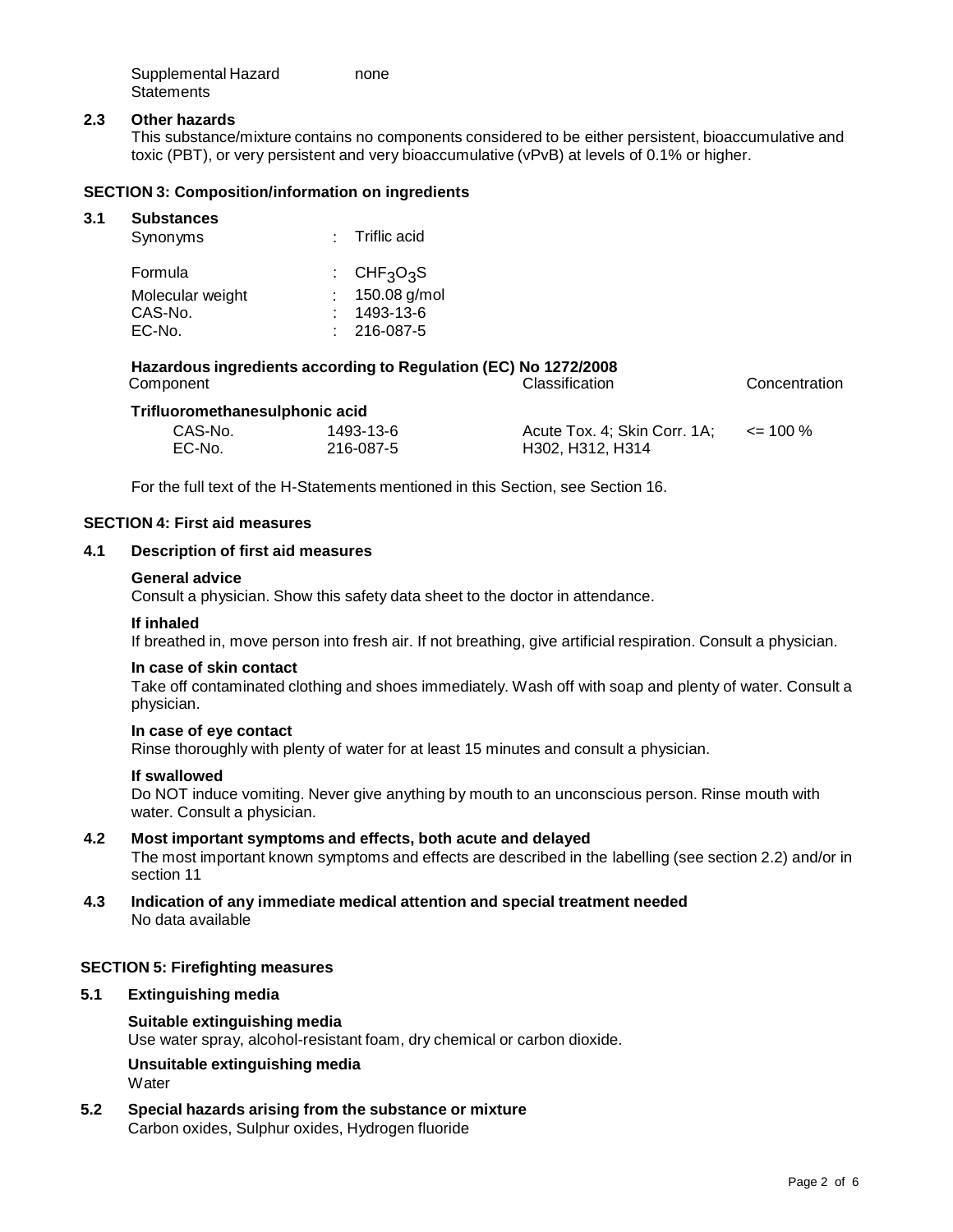## **5.3 Advice for firefighters** Wear self-contained breathing apparatus for firefighting if necessary.

**5.4 Further information** No data available

## **SECTION 6: Accidental release measures**

- **6.1 Personal precautions, protective equipment and emergency procedures** Use personal protective equipment. Avoid breathing vapours, mist or gas. Ensure adequate ventilation. Evacuate personnel to safe areas. For personal protection see section 8.
- **6.2 Environmental precautions** Do not let product enter drains.
- **6.3 Methods and materials for containment and cleaning up** Soak up with inert absorbent material and dispose of as hazardous waste. Keep in suitable, closed containers for disposal.
- **6.4 Reference to other sections** For disposal see section 13.

## **SECTION 7: Handling and storage**

**7.1 Precautions for safe handling** Avoid contact with skin and eyes. Avoid inhalation of vapour or mist. For precautions see section 2.2.

## **7.2 Conditions for safe storage, including any incompatibilities**

Store in cool place. Keep container tightly closed in a dry and well-ventilated place. Containers which are opened must be carefully resealed and kept upright to prevent leakage. Store under inert gas. Storage class (TRGS 510): Non-combustible, corrosive hazardous materials

**7.3 Specific end use(s)**

Apart from the uses mentioned in section 1.2 no other specific uses are stipulated

## **SECTION 8: Exposure controls/personal protection**

#### **8.1 Control parameters**

**8.2 Exposure controls**

## **Appropriate engineering controls**

Handle in accordance with good industrial hygiene and safety practice. Wash hands before breaks and at the end of workday.

### **Personal protective equipment**

## **Eye/face protection**

Tightly fitting safety goggles. Faceshield (8-inch minimum). Use equipment for eye protection tested and approved under appropriate government standards such as NIOSH (US) or EN 166(EU).

#### **Skin protection**

Handle with gloves. Gloves must be inspected prior to use. Use proper glove removal technique (without touching glove's outer surface) to avoid skin contact with this product. Dispose of contaminated gloves after use in accordance with applicable laws and good laboratory practices. Wash and dry hands.

#### **Body Protection**

Complete suit protecting against chemicals, The type of protective equipment must be selected according to the concentration and amount of the dangerous substance at the specific workplace.

## **Respiratory protection**

Where risk assessment shows air-purifying respirators are appropriate use (US) or type ABEK (EN 14387) respirator cartridges as a backup to enginee protection, use a full-face supplied air respirator. Use respirators and components tested and approved under appropriate government standards such as NIOSH (US) or CEN (EU).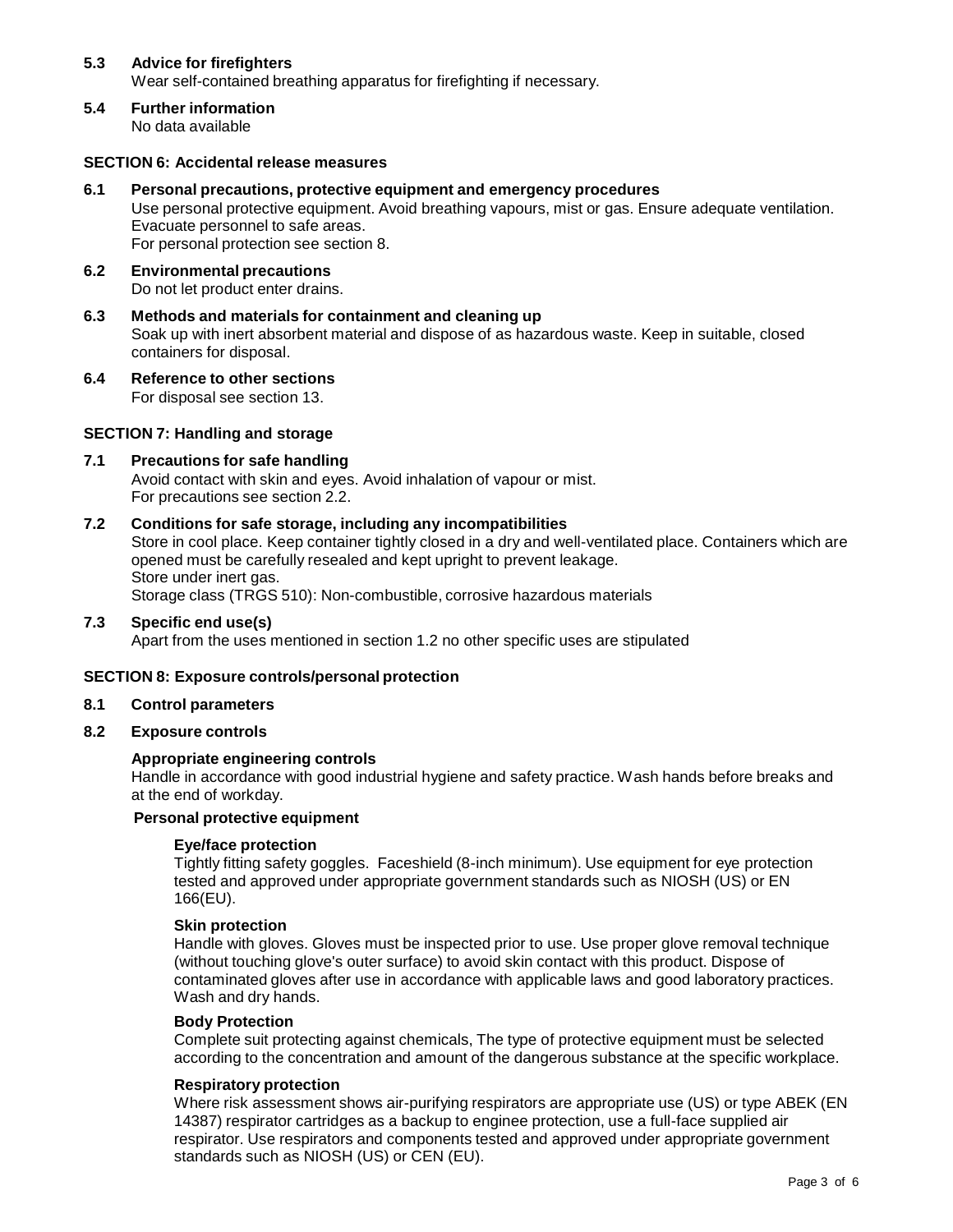## **Control of environmental exposure**

Do not let product enter drains.

## **SECTION 9: Physical and chemical properties**

## **9.1 Information on basic physical and chemical properties**

|                                             | a)                                                                       | Appearance                                         | Form: liquid<br>Colour: light yellow |
|---------------------------------------------|--------------------------------------------------------------------------|----------------------------------------------------|--------------------------------------|
|                                             | b)                                                                       | Odour                                              | pungent                              |
|                                             | c)                                                                       | <b>Odour Threshold</b>                             | No data available                    |
|                                             | d)                                                                       | pH                                                 | < 1                                  |
|                                             | e)                                                                       | Melting point/freezing<br>point                    | $-39.99 °C$                          |
|                                             | f)                                                                       | Initial boiling point and<br>boiling range         | 162 °C - lit.                        |
|                                             | g)                                                                       | Flash point                                        | No data available                    |
|                                             | h)                                                                       | Evaporation rate                                   | No data available                    |
|                                             | i)                                                                       | Flammability (solid, gas)                          | No data available                    |
|                                             | j)                                                                       | Upper/lower<br>flammability or<br>explosive limits | No data available                    |
|                                             | k)                                                                       | Vapour pressure                                    | 8 mmHg at 25 °C                      |
|                                             | I)                                                                       | Vapour density                                     | $5.18 - (Air = 1.0)$                 |
|                                             | m)                                                                       | Relative density                                   | 1.696 g/mL at 25 °C                  |
|                                             | n)                                                                       | Water solubility                                   | slightly soluble                     |
|                                             | O)                                                                       | Partition coefficient: n-<br>octanol/water         | log Pow: -0.49                       |
|                                             | p)                                                                       | Auto-ignition<br>temperature                       | No data available                    |
|                                             | q)                                                                       | Decomposition<br>temperature                       | No data available                    |
|                                             | r)                                                                       | Viscosity                                          | No data available                    |
|                                             | s)                                                                       | <b>Explosive properties</b>                        | No data available                    |
|                                             | t)                                                                       | Oxidizing properties                               | No data available                    |
| 9.2                                         | Other safety information<br>Relative vapour density $5.18 - (Air = 1.0)$ |                                                    |                                      |
| <b>SECTION 10: Stability and reactivity</b> |                                                                          |                                                    |                                      |
| 10.1                                        |                                                                          | <b>Reactivity</b>                                  |                                      |

No data available

- **10.2 Chemical stability** Stable under recommended storage conditions.
- **10.3 Possibility of hazardous reactions** No data available
- **10.4 Conditions to avoid** Exposure to moisture
- **10.5 Incompatible materials** Strong oxidizing agents, Strong bases, Water, Metals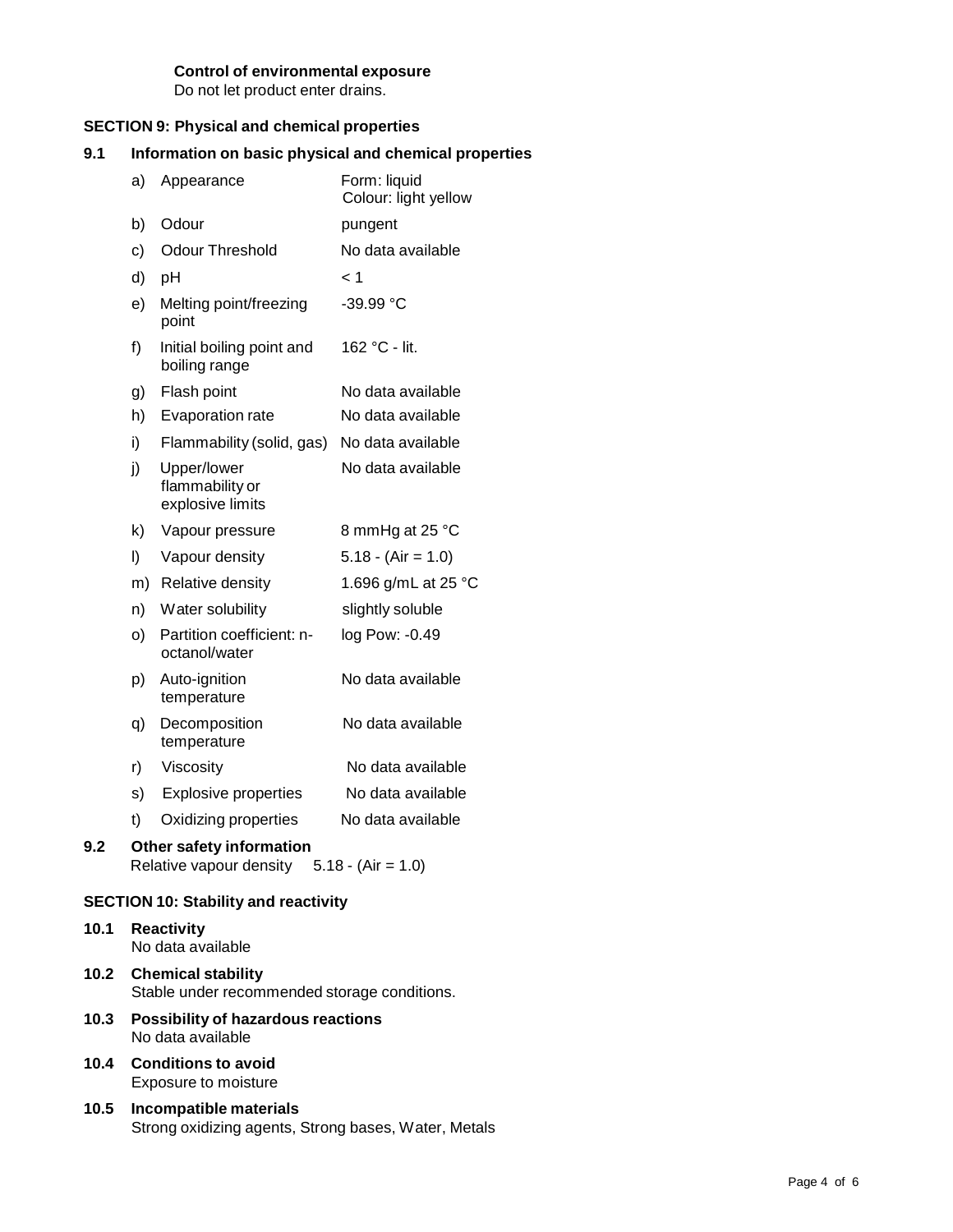## **10.6 Hazardous decomposition products**

Hazardous decomposition products formed under fire conditions. - Carbon oxides, Sulphur oxides, Hydrogen fluoride Other decomposition products - No data available In the event of fire: see section 5

## **SECTION 11: Toxicological information**

#### **11.1 Information on toxicological effects**

#### **Acute toxicity**

LD50 Oral - Rat - 1,605 mg/kg(Trifluoromethanesulphonic acid) LD50 Dermal - Rat - 400 - 2,000 mg/kg(Trifluoromethanesulphonic acid)

#### **Skin corrosion/irritation**

No data available(Trifluoromethanesulphonic acid)

#### **Serious eye damage/eye irritation**

No data available(Trifluoromethanesulphonic acid)

#### **Respiratory or skin sensitisation**

No data available(Trifluoromethanesulphonic acid)

#### **Germ cell mutagenicity**

No data available(Trifluoromethanesulphonic acid)

## **Carcinogenicity**

#### IARC: No component of this product present at levels greater than or equal to 0.1% is identified as probable, possible or confirmed human carcinogen by IARC.

#### **Reproductive toxicity**

No data available(Trifluoromethanesulphonic acid)

#### **Specific target organ toxicity - single exposure**

No data available(Trifluoromethanesulphonic acid)

#### **Specific target organ toxicity - repeated exposure** No data available

## **Aspiration hazard**

No data available(Trifluoromethanesulphonic acid)

#### **Additional Information**

RTECS: Not available

burning sensation, Cough, wheezing, laryngitis, Shortness of breath, spasm, inflammation and edema of the larynx, spasm, inflammation and edema of the bronchi, pneumonitis, pulmonary edema, Material is extremely destructive to tissue of the mucous membranes and upper respiratory tract, eyes, and skin.(Trifluoromethanesulphonic acid)

To the best of our knowledge, the chemical, physical, and toxicological properties have not been thoroughly investigated.(Trifluoromethanesulphonic acid)

#### **SECTION 12: Ecological information**

#### **12.1 Toxicity**

Toxicity to fish LC50 - Pimephales promelas (fathead minnow) - > 2,000 mg/l - 96 h(Trifluoromethanesulphonic acid)

- **12.2 Persistence and degradability** Biodegradability Result: - Not readily biodegradable.
- **12.3 Bioaccumulative potential** No data available

#### **12.4 Mobility in soil**

No data available(Trifluoromethanesulphonic acid)